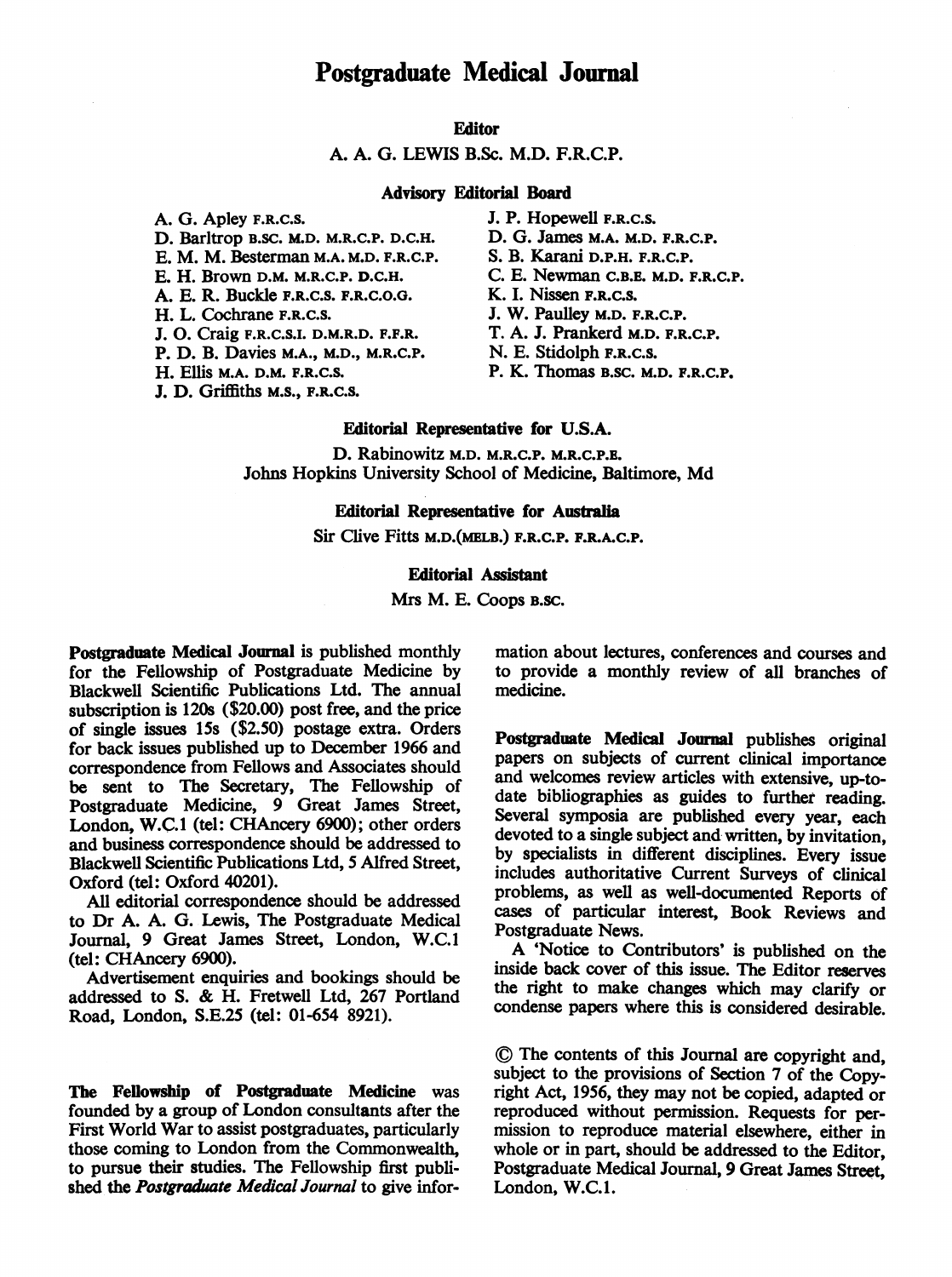# Discussion to the paper by Ralph Wright

CHAIRMAN: DR GEOFFREY WATKINSON

CHAIRMAN. Was the frequency of this antibody in ulcerative colitis more common in patients who had systemic complications?

WRIGHT. No, no correlation at all.

CHAIRMAN. Disappointing.

WRIGHT. Yes it is.

MCCONNELL. Does the titre of mitochondral antibody vary with treatment? In other words, if you put the biliary cirrhotic on to steroids, does this change the titre ?

WRIGHT. <sup>I</sup> don't know. But certainly some of the titres of the antinuclear factor vary with treatment. We have no personal experience of this.

QUESTION. It is interesting that a bacterial antigen to the intestinal flora has been suggested again in ulcerative colitis as was suggested 2 or 3 years ago.

WRIGHT. No further work has been done. The other attempts along these lines have been to study the lymphocytes of patients with ulcerative colitis which have been stimulated with various antigens, including colonic and bacterial antigens. When transformation of lymphocytes occurs in response to antigens this

has been taken as an index of delayed hypersensitivity.

QUESTION. Is there any direct experimental evidence to show that these antibodies as opposed to lymphocytes actually produce lethal or damaging effects to the cells on which they become attached?

WRIGHT. I think that the only possible evidence is in relation to thyroid where it has been shown that if the cells are close enough to burst in tissue culture then the circulation of the thyroid antibody inside the cytoplasmic antibody will kill the cell, one has to know how to handle the cell first. The suggestion is that these cellular antibodies might react synergistically with the intestinal cells. Again it might well be that we have identified the wrong type of antibody.

This may well be so, because we are looking at antibodies which are reacting with cell cytoplasm and nuclei. We are not looking at antibodies which are reacting on the cell surface. And if these antibodies are going to cause cell destruction this might mean that we'll have to examine the cell surface, but we just haven't got the technique which enables us to do this.

# Acknowledgments

The Council of the Fellowship of Postgraduate Medicine gratefully acknowledge the help of the following in the production of these two issues on 'Postgraduate Gastroenterology':

> Berk Pharmaceuticals Limited Boehringer Ingelheim Limited Glaxo Laboratories Limited Parke, Davis and Company Sandoz Products Limited G. D. Searle and Company John Wyeth and Brothers Limited Pfizer Limited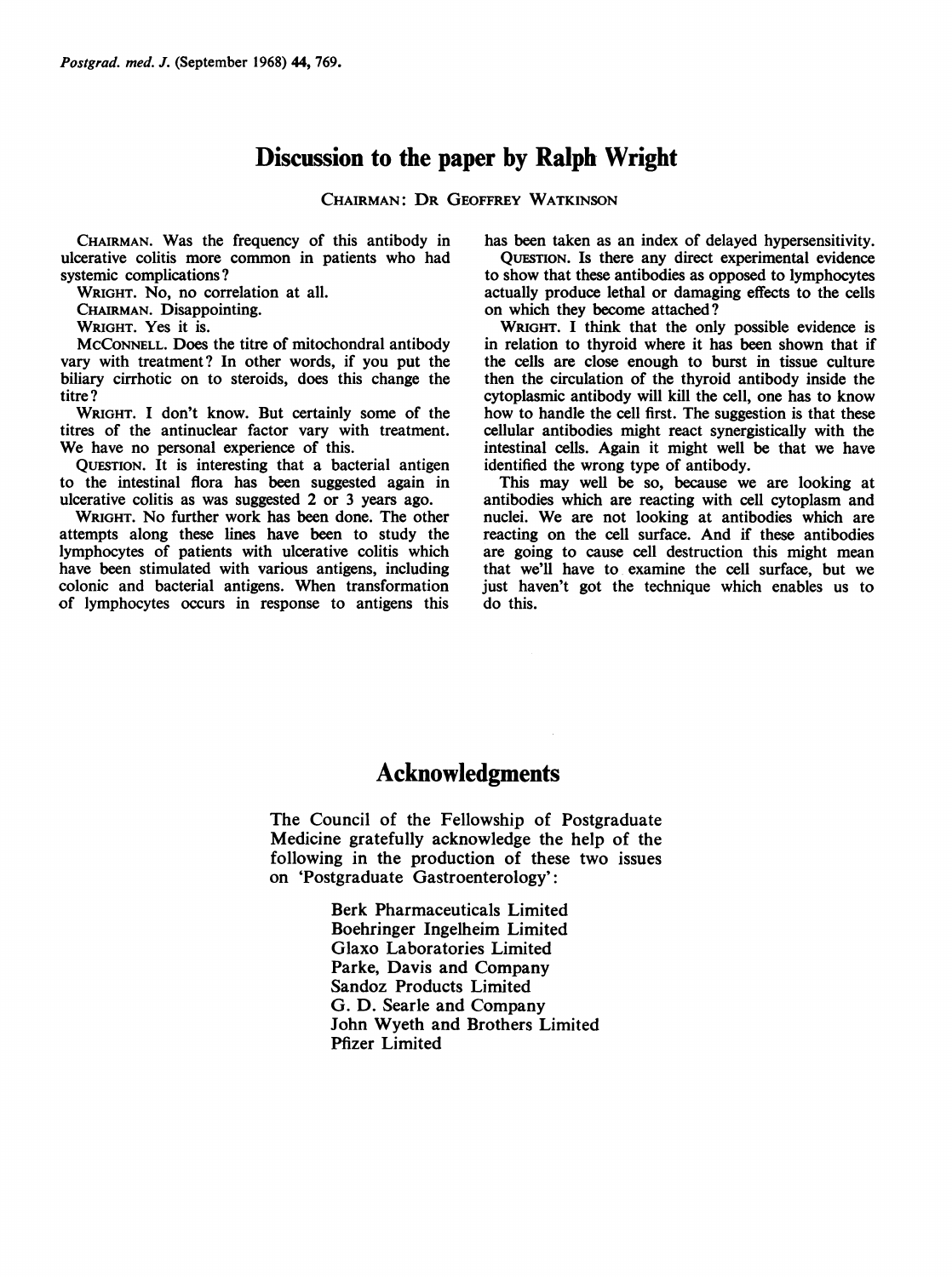Postgrad. med. J. (September 1968) 44, 770-771.

# Books received

- Hearing Mechanism in Vertebrates. Edited by A. V. S. DE REUCK and JULIE KNIGHT. Pp. 331, Illustrated, London: J. & A. Churchill, 1968. 65s.
- Growth of the Nervous System. Edited by G. E. W. WOL-STENHOLME and M. O'CONNOR. Pp. 306, Illustrated. London: J. & A. Churchill, 1968. 65s.
- Circulation in Skeletal Muscle. By 0. HUDLICKA. Pp. 366, Illustrated. Oxford: Pergamon, 1968. £6.
- Renal Failure. By A. N. BREST and J. H. MOYER. Pp. 305, Illustrated, London: Pitman Medical, 1968. £9.
- Monoamine Oxidase Inhibitors: Relationship between Pharmacological and Clinical Effects. By J. CHEYMOL and J. R. BOISSIER. Pp. 101, Illustrated. Oxford: Pergamon, 1968. 70s.
- The Lung. Edited by AVERILL LIEBOW and DAVID SMITH. Pp. 412, Illustrated. Baltimore: Williams & Wilkins. Edinburgh and London: E. & S. Livingstone, 1968. £6 17s. 6d.
- Surgical Principles. By JAMES MORONEY and FRANCIS E. STOCK. Pp. 381, Illustrated. Edinburgh & London: E. & S. Livingstone, 1968. 65s.
- Proceedings of a Second Symposium on Scoliosis: Causation. Edited by P. A. ZORAB. Pp. 68, Illustrated. Edinburgh & London: E. & S. Livingstone, 1968. 30s.
- Cell Structure. By P. G. TONER and KATHARINE CARR. Pp. 202, Illustrated. Edinburgh & London: E. & S. Livingstone, 1968. 40s.
- Victory with Vaccines. By H. J. PARISH. Pp. 255. Edinburgh & London: E. & S. Livingstone, 1968. 30s.
- The Mentally Abnormal Offender. Edited by A. V. S. De REUCK and RUTH PORTER. Pp. 267. London: J. & A. Churchill, 1968. 65s.
- An Introduction To Histochemical Techniques. By J. D. BANCROFT. Pp. 278, Illustrated. London: Butterworths, 1968. 58s.
- Electrolyte Metabolism in Severe Infantile Malnutrition. By J. S. ARROW, R. SMITH and E. E. WARD. Pp. 168. Oxford: Pergamon, 1968. 67s. 6d.

#### New Editions

Handbook of Medical Treatment. Edited by M. J. CHATTON, S. MARGEN and H. BRAINERD. Pp. 769. Eleventh Edition. Los Altos, California Lange Medical Publications. 1968. 50s.

# Book reviews

### A System of Orthopaedics and Fractures

By A. GRAHAM APLEY. Third Edition. Pp.  $x + 524$  (+ index), illustrated. London: Butterworths. 1968. £6 6s.

The virtues of this work, of which the third edition has just appeared, are already well established and appreciated. The clear description and orderly approach, together with the convenience of having orthopaedics and fractures comprehensively covered in one volume, have made many friends for this book amongst surgical postgraduates and those who teach them.

In these circumstances it might have been tempting for the author, in producing the new edition, to content himself with bringing his book up to date without any radical changes in style of presentation. Mr Apley, in scorning any such slothful approach, has transformed his book and greatly broadened its appeal. Certainly the text has been refreshed by the incorporation of recent work-tuberculosis, polio and other topics of diminishing urgency have been correspondingly restricted, although the examination candidate will find more than enough for his needs--but the innovation lies in the use, for the first time in this book, of illustrations; these are in great number and most impressively arranged.

There were no pictures in the first two editions of the book, the author placing his faith, not without justification, on the skilful use of accurate verbal description to convey clinical and radiological appearances. This austere approach has now been abandoned, and in one splendid leap Mr Apley has gone from putting in no pictures at all to using 1802 (one has taken his word for the total), arranged as 312 'composites'. Throughout the book, X-rays, clinical photographs, drawings and diagrams have been assembled in groups to supplement the text and to make their own contribution. Sometimes a

dozen or more small pictures or X-rays go to make up a single illustration; but the consistently high quality of the material used has permitted many interesting rarities to be shown without their usurping the space required for the basic essentials of orthopaedic and fracture surgery.

As the result of introducing illustrations and contriving such a worthwhile concordance between pictures and text, the author has now made his book much more accessible to undergraduates, nurses and physiotherapists, as well as consolidating its value for postgraduates. Moreover, he has provided a yardstick against which later efforts in textbook illustration must expect to be measured.

There are, inevitably, minor personal quibbles with some of the opinions voiced and the techniques advocated but this book reflects much credit on the stable at Pyrford which produced it and is a worthy testament to the healthy state of present-day British orthopaedic surgery and teaching.

#### Cross-Reacting Antigens and Neoantigens (with Implications for Autoimmunity and Cancer Immunity)

Edited by J. J. TRENTIN. A conference sponsored by the Committee on Tissue Transplantation, May 1967. Pp. 122 illustrated. Baltimore: Williams & Wilkins; Edinburgh and London: E. & S. Livingstone. 1968. 62s. 6d. (bound edition available at 85s.).

The Committee on tissue transplantation has held a variety of conferences under the auspices of the United States National Institute of Health since 1959. Some of the meetings have been concerned with clinical renal transplantation and others with more basic biological aspects of immunity and one of them, cross-reacting antigens and neoantigens, falls into the second category.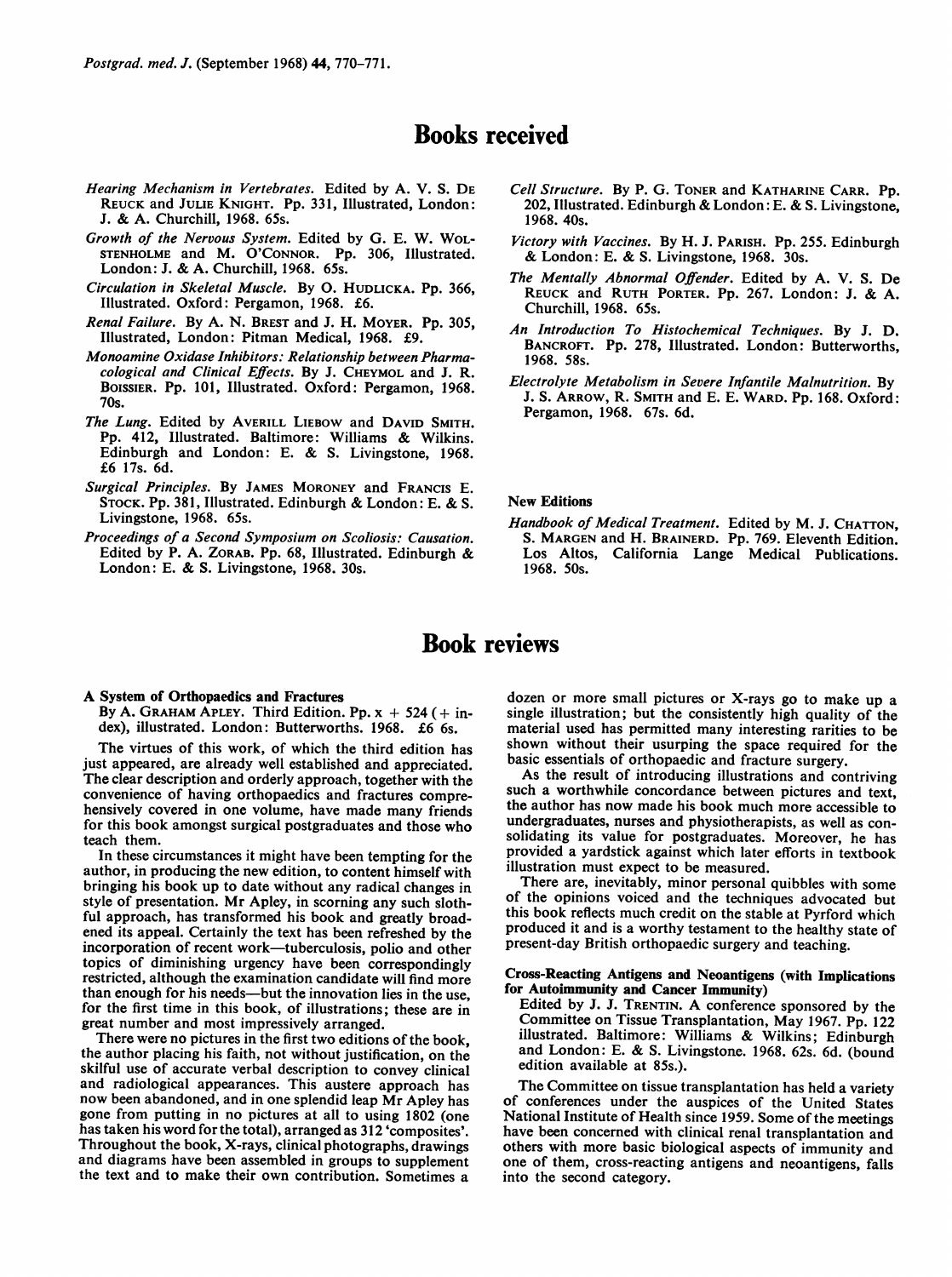# Postgraduate news

## FELLOWSHIP OF POSTGRADUATE MEDICINE

The Fellowship usually holds the following courses each year (approximate dates and times in parentheses):

## Medicine (M.R.C.P.)

General Medicine. Connaught, London Chest, Whipps Cross Hospitals (four weeks, twice yearly, April/May, October/ November), St Stephen's Hospital (evenings, four weeks, twice yearly). Whittington Hospital (evenings, five weeks, twice yearly, May/June, October/November). Queen Mary's Hospital for the East End (weekend, twice yearly, June, December). Ashford Hospital, Middlesex (two Saturdays, twice yearly, May, November).

Infectious Diseases. Hither Green Hospital (weekend, twice yearly, March/November).

Paediatrics (D.C.H.). Princess Louise Kensington Hospital (weekend, twice yearly, March, September/October).

#### Surgery (F.R.C.S.)

General Surgery. Connaught Hospital (weekend, twice yearly, April, September/October). Queen Mary's Hospital for the East End (weekend, once yearly, February). Royal Marsden Hospital (twice yearly, March, September).

General Surgery and Orthopaedics. Fulham Hospital (three weeks, evenings, twice yearly, March/April, September/ October).

Orthopaedics. Rowley Bristow Hospital, Pyrford (three alternate weekends, twice yearly, March/April, September/ October).

Please note that instruction arranged by the Fellowship of Postgraduate Medicine is open only to Associates (annual subscription, 21s). Detailed syllabuses are published approximately 6-8 weeks before courses begin and are circulated to all Associates. No entries to courses can be accepted in advance of the syllabus being published.

#### CURRENT COURSES

- Thoracic surgery. North Middlesex Hospital, London, N.18. Weekend 4, 5 and 6 October. Fee £8 8s.
- General Surgery. Royal Marsden Hospital, London, S.W.3. Monday and Friday evenings, 9 September to 25 October. Fee £21.

General Surgery. Fulham Hospital, London, W.6. Weekday evenings, 30 September to 25 October. Fee £25.

General Surgery. Connaught Hospital, London, E.17. Weekend 19 and 20 October. Fee £6 6s.

All these courses are recognized for study leave under HM -67 (27).

Information regarding courses can be obtained from the office between 10 a.m. and 5 p.m., Mondays to Fridays (Telephone 242-6900), or by writing to the Secretary, Fellowship of Postgraduate Medicine, 9 Great James Street, London, W.C.1.

## THE COMMONWEALTH AND INTERNATIONAL MEDICAL ADVISORY BUREAUX

The Bureaux are maintained by the British Medical Association to provide a personal advisory service to doctors visiting the United Kingdom from all parts of the world. General information, as well as that on postgraduate education and accommodation is given.

All enquiries should be addressed to the Medical Director, Commonwealth and International Medical Advisory Bureaux British Medical Association, Tavistock Square, London, W.C.1.

### CAMBRIDGE

### Cambridge University Postgraduate Medical School

A summary of postgraduate facilities available at Addenbrooke's Hospital from October to July can be obtained from the Secretary of the Medical School. Arrangements can be made for practitioners to attend the practice of the Teaching Hospital Group for short or long periods.

The third course on Progress in the Biological Sciences in Relation to Dermatology will be held from 23 to 28 September in the University Chemical Laboratory. Course fee £12 12s. Programmes and enrolment forms, with details of College accommodation arrangements, obtainable from the Secretary, The Medical School, Tennis Court Road, Cambridge.

### LIVERPOOL

University of Liverpool. Courses are held in Anaesthesia, Child Health, Medicine, Obstetrics and Gynaecology, Orthopaedic Surgery, Otorhinolaryngology, Psychological Medicine, Public Health, Radiodiagnosis and Radiotherapy, Surgery, Tropical Medicine and Hygiene and Venereology. After fulfilling the regulations, candidates may become eligible to take the Degrees of Ch.M., M.Ch.Orth. and M.Ch.Otol., and the Liverpool Diplomas, D.P.H., D.P.M., D.T.M.& H., D.M.R.(D) or D.M.R.(T).

The other courses are designed for students working for the London Diplomas.

There is also a day-release course in the Basic Medical Sciences for junior hospital staff.

Further information may be obtained from the Heads of the appropriate departments of the University, Liverpool 3.

## **OXFORD**

### University of Oxford

Enquiries about research training and advanced studies may be addressed to the head of the relevant clinical or laboratory department in the teaching hospitals or to the Director of Postgraduate Medical Studies (below).

Neuroanatomy and physiology. A one week course suitable for D.P.M. and M.R.C.P. candidates, with lectures, discussions, demonstrations, and dissection, is held in the University Department of Human Anatomy annually in September, Fee: £10.

Psychiatry. Three day courses covering selected topics, suitable for D.P.M. Part II candidates are held <sup>3</sup> to 4 times a year.

Surgery. Subject to there being sufficient demand, a two-week course suitable for final F.R.C.S. candidates will be held twice a year in September and April. Fee: £15.

General Practice. Clinical attachments (including resident obstetric attachments) and individual programmes of attendance in the hospital departments, recognised under Section 48 N.H.S. Act. Occasional short courses at Oxford and District Medical Centres in the region.

Enquiries about any of the above, and about study days and courses in special subjects arranged for those in the Oxford region working for higher qualifications, to the Director Postgraduate, Medical Studies, Medical School, 43 Woodstock Road, Oxford.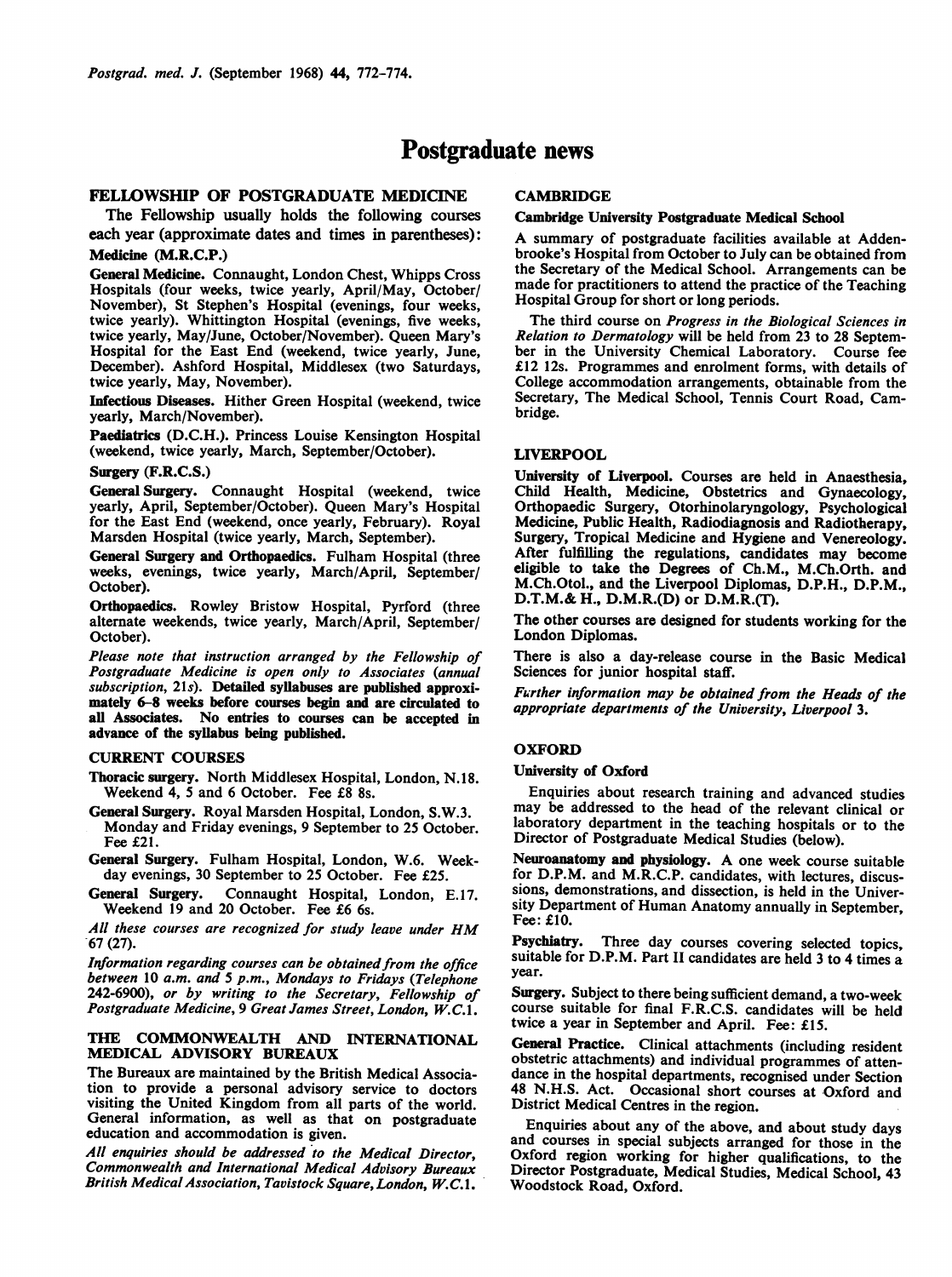### GLASGOW

Surgery. An intensive course of instruction in the basic sciences suitable for candidates preparing for the Primary Fellowship Examination in Surgery is held from October to December. A modified form of the course is available for candidates preparing for the D.A. or F.F.A. examinations. Fee £30.

Anaesthetics. A course for specialist anaesthetists and for those preparing for the final part of the F.F.A.R.C.S. will be held in May. Fee £10 10s.

Medicine. An intensive course on Recent Advances in Clinical Medicine suitable for candidates preparing for the Membership Examination is held twice annually for a fortnight in March and September. Fee £15 15s.

Geriatrics. A course for trainee specialists in Geriatric Medicine or General Practitioners in charge of geriatric beds in hospitals is held in May. Fee £7 10s.

Child Health. A formal course held in May and November for those preparing for the D.C.H. and M.R.C.P. with Child Health as a special subject. Fee £15 15s.

Obstetrics. An intensive week's course of instruction in obstetrics for those preparing for the D.Obst.R.C.O.G. held in September. Fee £7 10s.

Mental Deficiency. An intensive course in Mental Deficiency is held for 3 weeks in October. The course includes lectures and demonstrations in mental handicap and deficiency, instruction in mental testing and visits to institutions. Fee £18.

Introduction to Psychiatry. An intensive course providing a general introduction to psychiatry is held for 3 weeks in November. The course includes theoretical and clinical instruction in child psychiatry and psychology and adult psychiatry. It is particularly suitable for medical officers concerned with public health. Fee £18.

Steroid Endocrinology. A course for clinicians and hospital laboratory workers with special interest in Endocrinology and for those in general medicine who wish to have a better understanding of treatment with steroid hormones is held in April. Fee £15.

Diagnostic Virology. A course for experienced laboratory workers who wish to develop diagnostic virology for epidemiological purposes in this country and abroad is held in April. Fee £25.

Histopathology of the Skin. A course for pathologists and those with some training in pathology is held for 1 week in March. Fee £7 10s.

Forensic Medicine. A postgraduate course in the University Department of Forensic Medicine is held for 10 weeks from April to June. Fee £15.

Clinical Attachments. A scheme for clinical attachments in general medicine, general surgery and various specialties has been arranged to assist those working for higher qualifications. An attachment may be started at any time. No formal instruction is given, but participants can gain intensive clinical experience by following the day-to-day work of a unit in a Glasgow teaching hospital. Fee £5 per month. Registration fee £1 Is.

Teaching Ward Rounds. Each academic term a course of ten teaching ward rounds in Medicine is arranged. These occupy one afternoon a week. Fee £8 8s.

Radiology. A course in radiological interpretation for clinicians. Lecture demonstrations on alternate Tuesdays in conjunction with Teaching Ward Rounds. Fee £5 5s.

Dermatology. An intensive week's course in dermatology. Suitable for M.R.C.P. candidates. March. Fee £7 10s.

A week-end course in dermatology. May. Fee £3 3s.

Research Techniques in Experimental Surgery and Anaesthesia. A 2-day course giving an introduction to research techniques in Experimental Surgery and Anaesthesia. March. Fee £3 3s.

Steroid Endocrinology. A course for clinicians and hospital laboratory workers with a special interest in Endocrinology or for those in General Medicine who wish to have a better understanding of treatment with steroid hormones. April. Fee £15.

Medical Ophthalmology. An intensive weekend course on the ophthalmological aspects of general medicine. Suitable for M.R.C.P. candidates. May and October. Fee £5 5s.

### GENERAL PRACTITIONER COURSES

Two Refresher Courses for general practitioners are held annually - for a fortnight in May and September. Two-week postgraduate residencies are available continuously in maternity hospitals in the Western Region.

Clinical Attachments - continuous. Full-time or part-time attachments to hospital teaching units to enable General Practitioners to increase their experience and keep up to date with recent trends and advances. Fee £1 Ss. per week for full-time attachment.

Extended Courses and 1-day course covering selected topics in general subjects or the specialties held in teaching hospitals in Glasgow and principal hospitals in other parts of the Western Region. Meetings are generally held on Sundays from October to May and are arranged by the West of Scotland Faculty of the College of General Practitioners from whom full details are available.

Full-time Course. The Board offers full-time postgraduate courses in Radiology (2 years) and Radiotherapy (2 years). The University offers full-time postgraduate courses leading to the following diplomas:

Diploma in Public Health (1 year) Diploma in Clinical Psychology (2 years).

Conferences. Specialist conferences on various topics are

held twice a year in the Hall of the Royal College of Physicians and Surgeons. In these, invited guests and local speakers discuss current topics and time is provided for audience participation. These conferences are designed particularly for consultants and registrars.

Further information and application forms can be obtained from the Director of Postgraduate Medical Education, The University, Glasgow, W.2.

## NEWCASTLE UPON TYNE

Courses of three to four sessions in various Medical and Surgical subjects on a weekly sessional basis during term-time. Suitable for those preparing for a higher qualification.

Clinical attachments, full-time or part-time throughout the year.

Attachments of <sup>1</sup> or 2 weeks for general practitioners in General Medicine, Dermatology, Obstetrics, Paediatrics, Psychiatry, Geriatrics and other subjects by arrangment. Recognized under Section 48 of the N.H.S. Act.

Further details from the Postgraduate Sub-Dean, Organization for Postgraduate Medical Education, The Medical School, The University, Newcastle upon Tyne.

University courses for postgraduate diplomas. D.P.M. and D.P.H. Further details from the Assistant Registrar, Medical School, The University, Newcastle upon Tyne.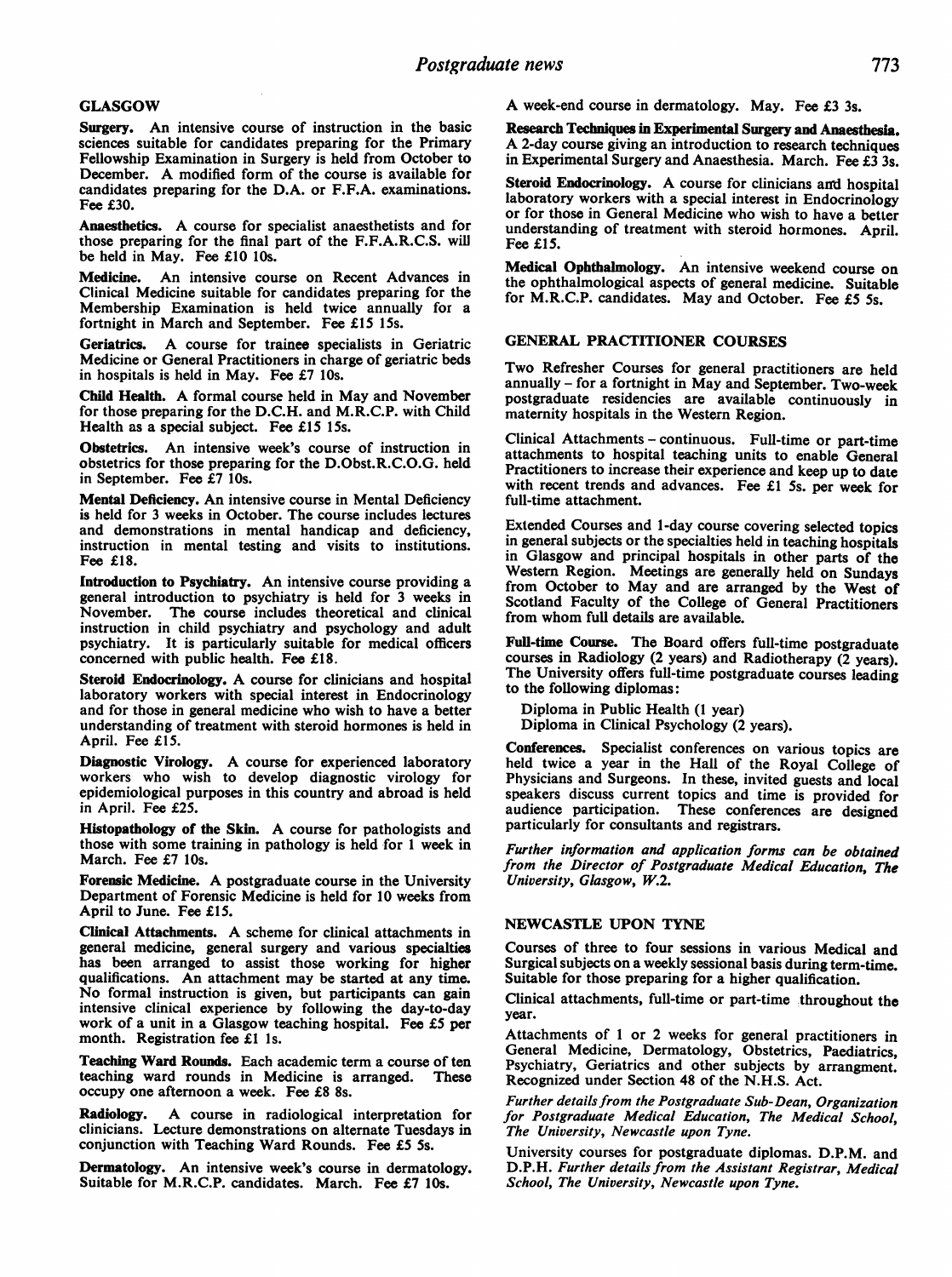## THE ROYAL COLLEGE OF PRACTICAL PRACTITIONERS

## Medical Recording Service

Kitts Croft, Writtle, Chelmsford, Essex. (Tel. Writtle 316). Selection of titles available on tape  $(5 \text{ in} \text{ reels running at } 3\frac{3}{4} \text{ ips})$ . These talks may be borrowed by any doctor anywhere in the world.

New titles available on tape

- 68-31 Drugs in School-Dr T. Bewley. 28 min.
- 68-35 The Study of Medical Education-Professor George Muller (Chicago). 38 min. 12 slides.
- Preliminary announcement-Tape Course on Geriatrics in General Practice. Six talks of 30 mins by Dr M. K. Thompson.